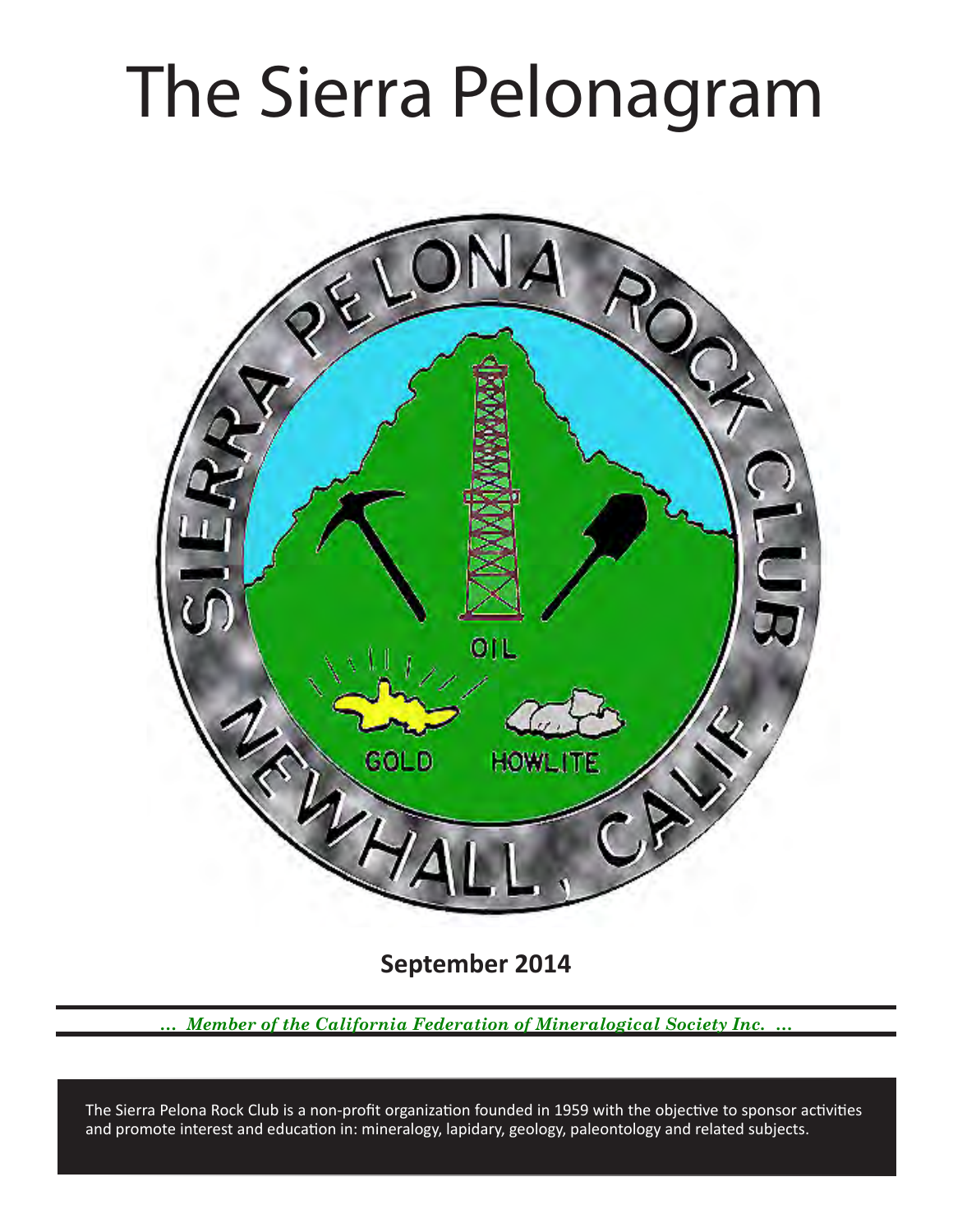

#### **June**

| Connie Flores-Reisbeck June 2 |         |
|-------------------------------|---------|
| Paul Hobbs                    | June 11 |
| Akiko Strathmann              | June 25 |
| Heidi Webber                  | June 10 |
| Janelle Williams              | June 3  |

## **July**

| Trina Aeen    | July 28  |
|---------------|----------|
| DJ Gervais    | July $5$ |
| Ron Rackliffe | July 28  |

## **August**

| Jane Gates   | August 6  |
|--------------|-----------|
| Ralph Hyde   | August 3  |
| Karen Kubota | August 19 |
| Ron Lawrence | August 12 |
| Vlad Litt    | August 31 |
|              |           |

# **September**

Stephanie Holgren Sept. 16

#### **October**

| Omid Aeen       | October 4    |
|-----------------|--------------|
| Dave D'Agostino | October26    |
| Barbara Farrar  | Just October |



Go to the CFMS Website at http://www. cfmsinc.org and click on "shows" for a listing of California shows each month.

# **Officers:**

President – Bill Webber Vice-President – Ron Lawrence Secretary: Heidi Webber Treasurer – Ron Rackliffe Federation Director (CFMS/AFMS) – Shep Koss

# **Chairpersons:**

Claim - Mike Serino Donation Rock Table - Akiko Strathmann Equipment - Bill Webber Field Trips – Open Historian -Open Hospitality – Tina White Membership – Open On-Line Presence (website) - Larry Holt Pelonagram Publisher, Editor – Heidi Webber Programs – Evelyn Velie Publicity –Bruce Velie Storage - open Sunshine - Brigitte Mazourek

The Sierra Pelona Rock Club, is a member of the California and American Federation of Mineralogical Societies, Inc. (CFMS/AFMS). The general club meetings (Open to the public) are at 7:30 PM, on the 3rd Tuesday of each month at:

# **The Clubhouse of the Greenbrier Mobile Estates EAST** 21301 Soledad Canyon Rd Canyon Country, CA 91351

Contact the Club or the Sierra Pelonagram Editor at:

**Sierra Pelona Rock Club P.O.** Box 221256 **Newhall, Ca. 91322** Or e-mail: hwebber@pacbell.net *Visit the SPRC website http://www.sierrapelona. com/*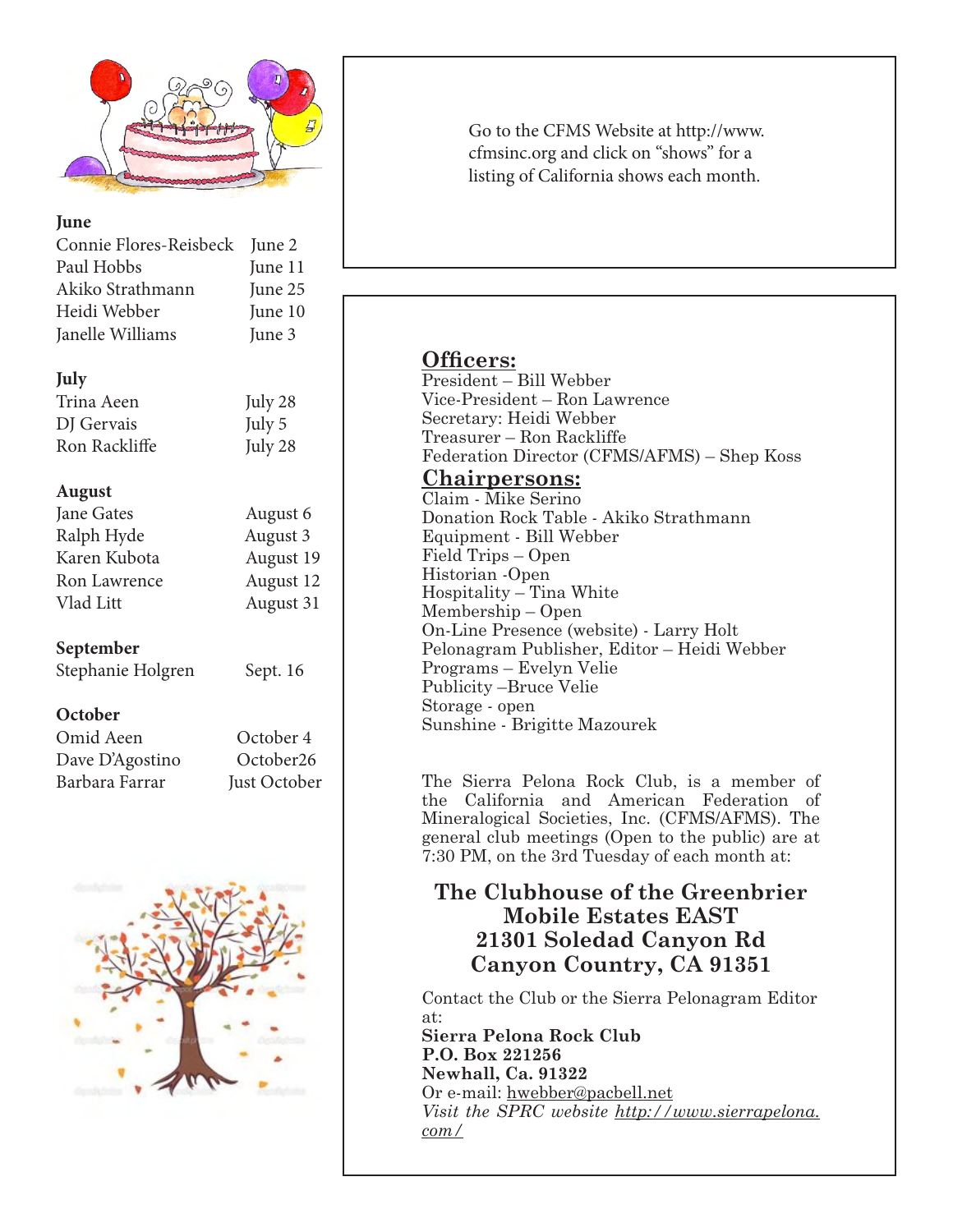#### A Message from Heidi

A few of you may have noticed that there have been no Pelonagrams in your InBox since June. I had major computer problems which ended up with me the proud owner of a brand new computer, and then I had to get a new publishing program. This has all taken some time, so here we are, with all the catch-up meeting minutes and the September issue of the Pelonagram.

Thanks for your patience.

#### **SPRC Business Meeting**

September 2, 2014 Greenbriar Estates Clubhouse

The meeting was called to order at 7pm. In attendance were Ron Rackliffe, Ron Lawrence, Greg Mazourek, Bill and Heidi Webber, Tina White, Mike Serino and Bruce and Evelyn Velie.

 Lombardi's is usually the 2nd or 3rd week of October, however an exact date hasn't been posted to their calendar at this time. Ron L will contact them.

 Shep sent word that this month's program will be show and tell. Be sure to bring all the goodies you collected, polished, made, etc. to the meeting. Efective with the October program, Evelyn Velie will be taking over as Program Chair. Her October presentation will be a short video with discussion following on "The History of the Earth" by National Geographic. Shep, thanks for all your years of service!

Mike Serino said that the Diablo Onyx claim has been officially dropped and that he has had dialogue with the owner about us occasionally visiting the site for collecting. He will remain the intermediary for future conversations. All paperwork for the year for the North Edwards claim has been fled and paid.

Bruce is going to try to get the little meeting room for September, the 4th Wednesday.

 We have tentatively scheduled an outreach with Valencia Library on November 15 at 10:am. We think displays and demonstrations of polishing and wrapping and maybe even sawing (we will be inside, so mess will be a factor). This is a great way to promote our club.

 Bruce will try to get the clubhouse room for the Holiday Party for the 13-14th, 20-21, or 6-7th of December, in that order. Placerita won't be available this year.

Be sure to hold onto stuff for the raffle. Make sure it is clean and working.

Club hats and T's are now available. The cost will be \$7 to members for T's (ask Ron R for the cost of hats.)

 Don't forget membership dues are coming up as of the frst of January. You can start paying your dues at any time. Bill made a motion to adjourn, Greg seconded and the meeting adjourned at 8pm.

Respectfully Submitted

Heidi S Webber Secretary, SPRC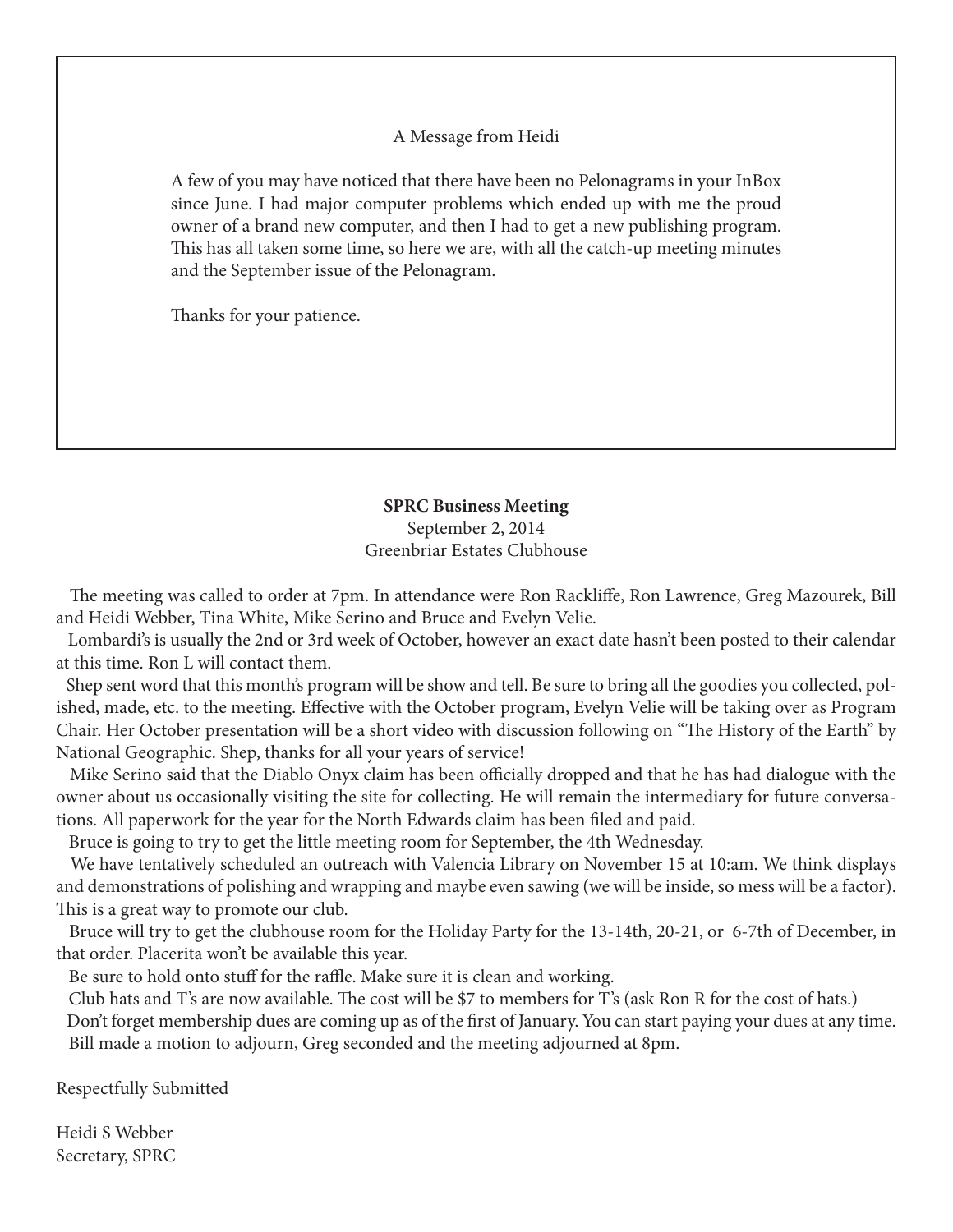# **SPRC Business Meeting**

#### May 13, 2014 Greenbriar Estates Clubhouse

The meeting was called to order at 7pm. In attendance were Ron Lawrence, Ron Rackliffe, Heidi and Bill Webber, Greg Langewisch, Tina White and Shep Koss.

The annual picnic will be June 1 at Meadows park off Old Orchard.

Evelyn is going to do a program on Tanzanite.

 Placerita Canyon Nature Center's Open House was a good year for the club. It was suggested that next year we bring a saw and polisher for demonstrations. This may draw in even more interested potential new members.

 Wire wrapping: Bruce booked the room for tomorrow, the 14th, which will be the last until September. Remember we will try to do this approximately every other month, with a workshop the other every other month.

The Pelonagram was not issued in May, computer problems.

 It was approved to approach Feathers to make badges for membership. (update: Feathers doesn't make badges and sent us to Astro Awards. They did not charge a set-up fee and all back-ordered badges have been made.)

 It was suggested that we design and home-print some 3-fold brochures for give-aways at events like Lombardi's. Heidi made a motion to have a club banner made. It was approved for up to \$225.

Heidi motioned to adjourn, Shep seconded.

Meeting adjourned at 8pm.

# **SPRC General Meeting**

#### May 26, 2014 Greenbriar Estates Clubhouse

The meeting was called to order at 7:40pm. 22 members and 2 guests were in attendance. Welcome everyone. Ron Lawrence said he will let everyone know where this month's feld trip would be but he is out at least a couple times a week if anyone wanted to get together more often, just give him a call or email.

Tina White reiterated that the picnic would be pot luck at Meadows Park on June 1. There will also be bingo and the raffle.

There will be a workshop on June 8 at Bill and Heidi's at 10am until you are done.

The members were told that this was the best year yet at Placerita's Open House.

 Attendees were reminded that Lombardi Ranch is our biggest fundraiser of the year and is just around the corner regarding tumbling rocks.

The meeting was adjourned at 7:55 for Evelyn to give her program on Tanzanite.

# **SPRC Business Meeting**

# June 3, 2014 Greenbriar Estates Clubhouse

The meeting was called to order at 7pm. In attendance were Ron Lawrence, Ron Rackliffe, Tina White and Bill and Heidi Webber. A quorum was met.

Heidi will email membership for t-shirts and caps for a fnal order to give to Ron R.

Ron R said that the proper names are now on the storage unit account.

Ron L. said Antelope Valley club would like to get together with us for a joi8nt trip to the tourmaline mines. The more the merrier. \$\$

 Ron L would like to see a line for email to be given by guests so we can continue to connect with them, encouraging new growth to the club.

There will be a mid-summer dinner at a restaurant, probably Rattler's.

This was the final meeting before summer break and was adjourned at 8pm.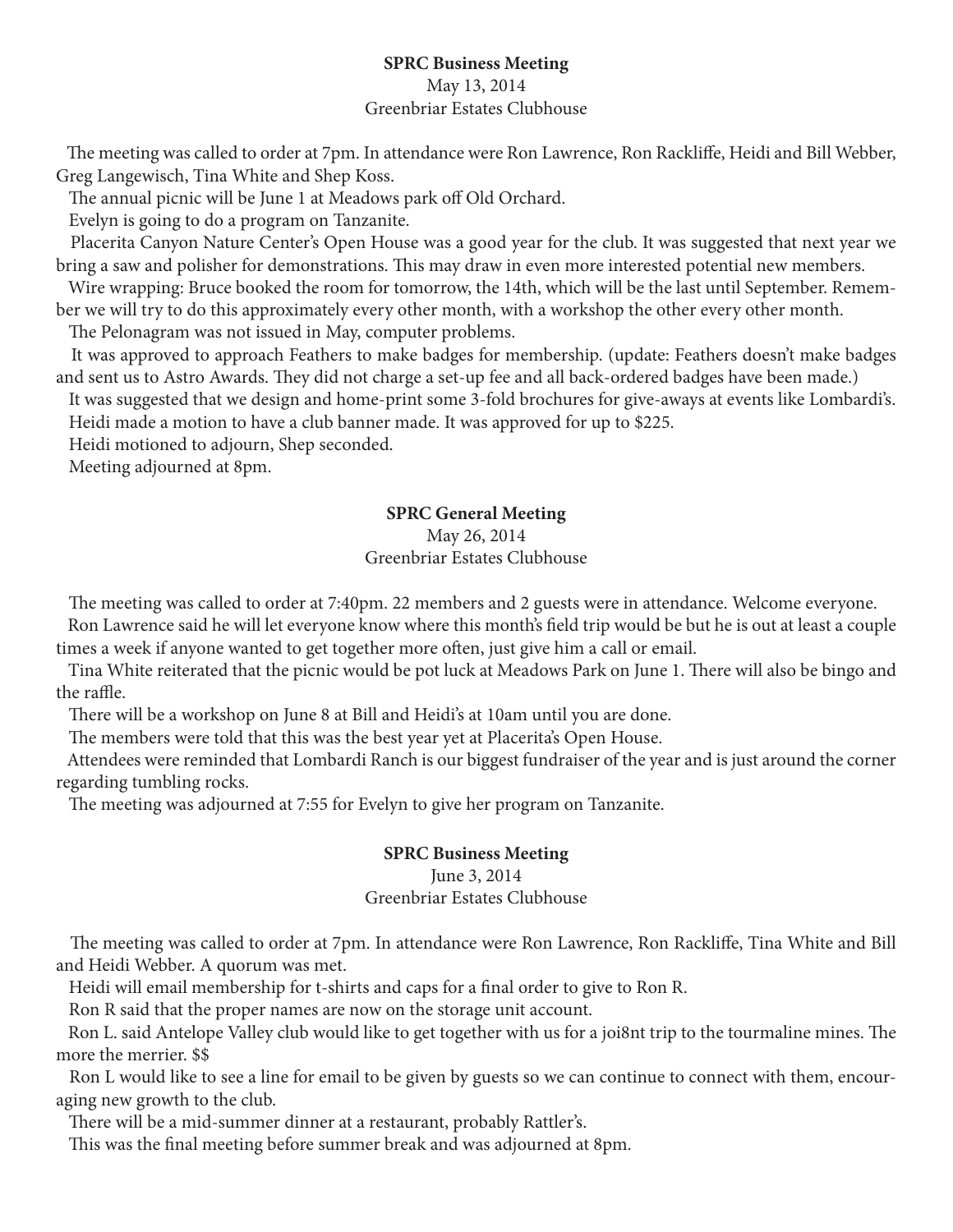## **A Message from your President**



 Already summer has come and gone and we are headed into fall. We have so much happening, starting with our main fundraiser, Lombardi Ranch, which will be a weekend to be announced as soon as we know. Please plan to help out one or both days, a couple hours or all day, but we always can use the help. It is also a lot of fun.

 In November, we have a new venue, the Valencia Library. We have been asked to set up in one of the rooms for people to come through and see what we do. We really don't know the exact presentation at this time, but will let all know as soon as we do. We hope to have wire wrap demonstrations, polishing and maybe even cutting slabs if we promise to clean up after ourselves!

 Evelyn, as our new Program Chair, has some interesting presentations lined up for us to enjoy. Thanks Evelyn, and a huge thanks to Shep for being Program Chair for so many years.

 Before you know it, elections will be here. If you would like a position on the board, please let it be known. We always like to see someone with new ideas come in and relieve some of us "old folk". Elections will be held at the December Holiday potluck, ready to start the new year off right.

See you at the meeting!

Bill Webber President, SPRC



#### **Fire Agate**

 Fire Agate, a variety of chalcedony, is a semi-precious natural gemstone found only in certain areas of northern Mexico and the southwestern United States. Approximately 24-36 million years ago these areas were subjected to massive volcanic activity during the Tertiary Period. The fire agates were formed during this period of volcanism when hot water, saturated with silica and iron oxide, repeatedly flled cracks and bubbles in the surrounding rock.

 Fire agates have beautiful iridescent rainbow colors, similar to opal, with a measurement of

hardness on the Mohs scale of between 6.5 and 7 which prevent issues of fading, cracking and scratching. The vibrant iridescent rainbow colors found within fre agates, created by the Schiller efect as found in mother-of-pearl, is caused by the alternating silica and iron oxide layers which difract and allow light to pass and form interference of colors known as fire. There is no actual object inside the stone, this special efect arises from light interference within the microstructure layering of the gem.

What also makes fre agates unique is that they are only found in the